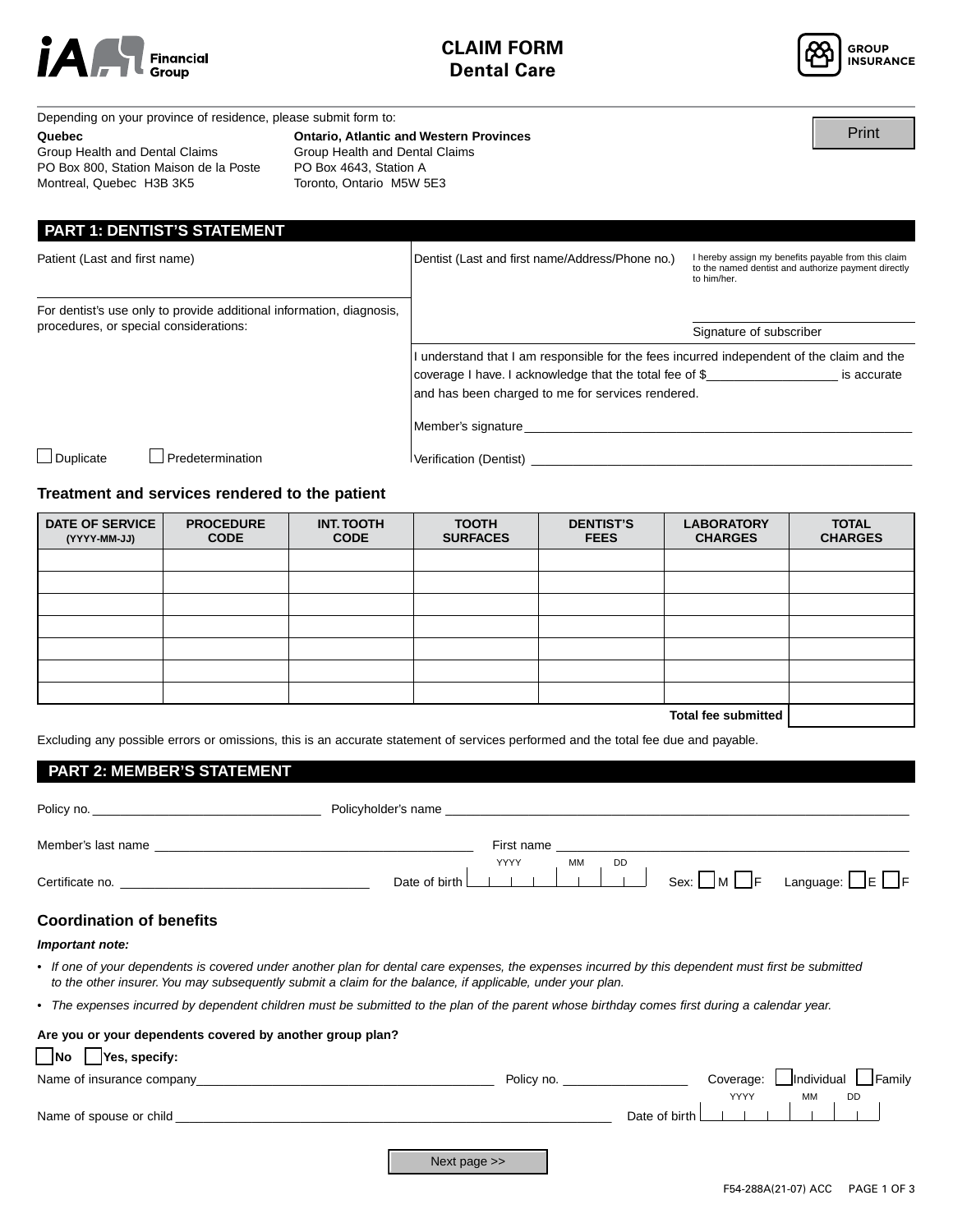| 1. If expenses are incurred for a dependent, specify:                                                                     |                                              |
|---------------------------------------------------------------------------------------------------------------------------|----------------------------------------------|
| First name _                                                                                                              | <b>YYYY</b><br><b>MM</b><br>$\overline{DD}$  |
| Date of birth                                                                                                             |                                              |
|                                                                                                                           |                                              |
| 2. If the claim is the result of an accident, specify and complete the Dental Care in Case of an Accident form (F54-267A) |                                              |
| Work Motor vehicle Other                                                                                                  |                                              |
| 3. Is any treatment planned for orthodontic purposes?                                                                     |                                              |
| $\sqrt{\ }$ Yes $\Box$ No                                                                                                 |                                              |
|                                                                                                                           |                                              |
| 4. For a denture, crown or bridge, is this an initial placement?                                                          |                                              |
| Yes (please submit pre-treatment x-rays.)<br>YYYY                                                                         | MM<br>DD                                     |
| No (specify date of prior placement and the necessity for replacement):                                                   |                                              |
|                                                                                                                           |                                              |
|                                                                                                                           |                                              |
| 5. For a fixed bridge, have you worn or do you currently wear a partial denture?                                          |                                              |
| YYYY                                                                                                                      | ΜМ<br>DD                                     |
| $\sqrt{\ }$ Yes (specify date of last placement and the necessity for replacement):                                       |                                              |
|                                                                                                                           |                                              |
|                                                                                                                           |                                              |
| <b>INo</b>                                                                                                                |                                              |
| PART 3: DIRECT DEPOSIT AND NOTIFICATION                                                                                   |                                              |
|                                                                                                                           |                                              |
| Direct deposit of your health and/or dental claim reimbursements and notification of claim processing                     |                                              |
| Complete only when signing up for direct deposit or to update your information.                                           |                                              |
| Banking information for direct deposit:                                                                                   |                                              |
|                                                                                                                           | 1. Cheque number (do not write this number). |
| <b>III</b> Institution $\#$ <b>I</b> Account #<br>∎ Transit #                                                             | 2. Transit number (5 digits).                |
|                                                                                                                           | 3. Financial institution number (3 digits).  |

| 4. Account number up to 12 digits. The format may |
|---------------------------------------------------|
| vary from one financial institution to another.   |
| Indicate all numbers and only the numbers.        |

Personal Work

 $\blacktriangle$  To receive notifications, you must provide your email address and your banking information.

**qqq**m∮qqmq⊮  $\overline{\mathbf{A}}$ 

 $\Box$  I do not want to receive notification

Email address for notification:

You can view the status and details of your health and/or dental claims via My Client Space (ia.ca/myaccount), our secure website, at any time.

Next page >>